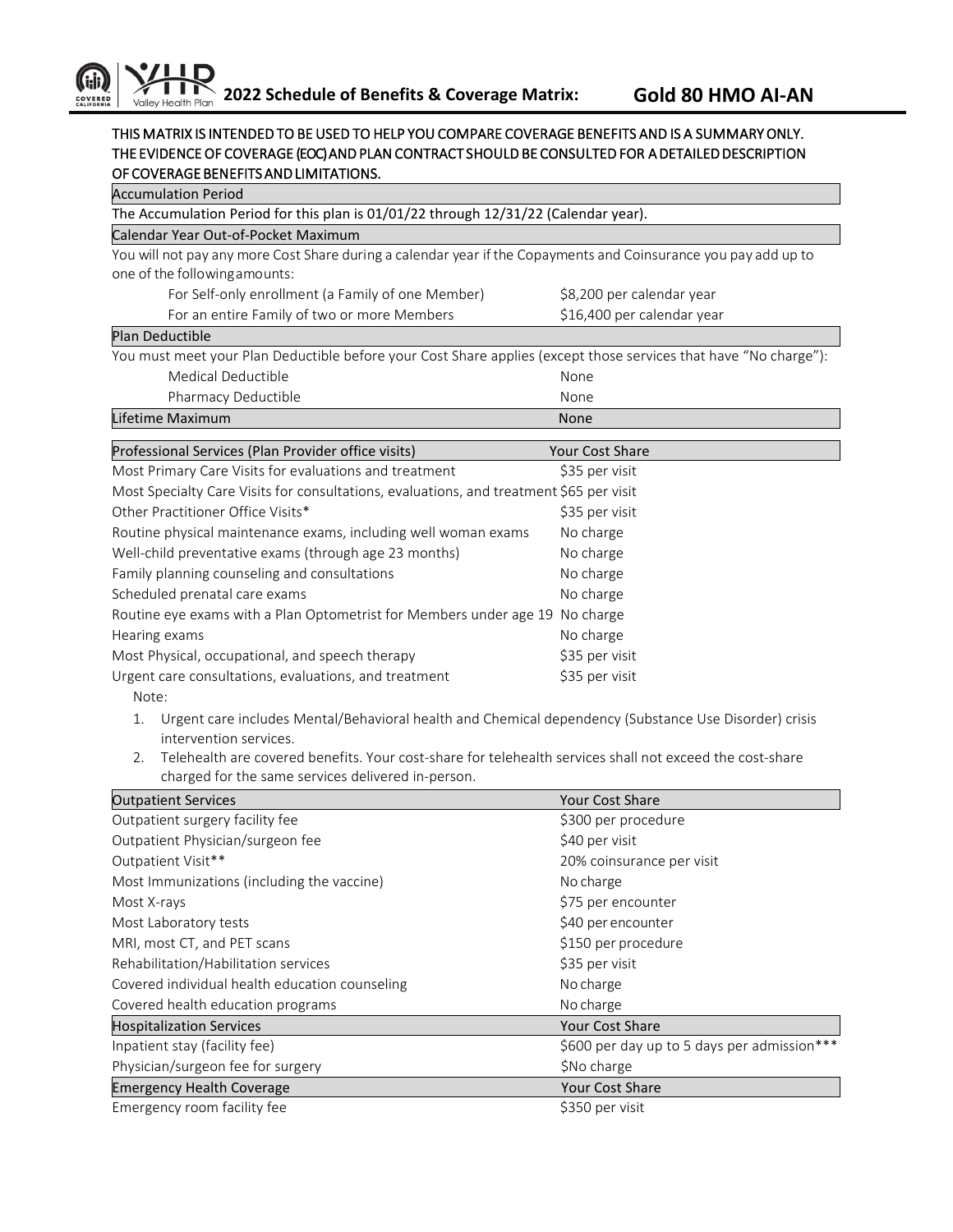

Emergency room physician fee No charge No charge

Note: Emergency room fees do not apply if admitted directly to the hospital as an inpatient for Covered Services.

|                                                                        | <b>Ambulance Services</b>                    | <b>Your Cost Share</b>                                                  |
|------------------------------------------------------------------------|----------------------------------------------|-------------------------------------------------------------------------|
| Ambulance Services                                                     |                                              | \$250 per trip                                                          |
|                                                                        | <b>Prescription Drug Coverage</b>            | <b>Your Cost Share</b>                                                  |
| Covered outpatient items in accord with our drug formulary guidelines: |                                              |                                                                         |
| Tier 1                                                                 | At a Plan Pharmacy or our mail order service | \$15 for up to a 30-day supply                                          |
| Tier 2                                                                 | At a Plan Pharmacy or our mail order service | \$55 for up to a 30-day supply                                          |
| Tier 3                                                                 | At a Plan Pharmacy or our mail order service | \$80 for up to a 30-day supply                                          |
| Tier 4                                                                 | Items at a Plan Pharmacy                     | 20% coinsurance for up to \$250 per script<br>for up to a 30-day supply |

| <b>Drug Tiers</b> | Categories                                                                                                                                                                                                                                                                                                                                                                                         |  |
|-------------------|----------------------------------------------------------------------------------------------------------------------------------------------------------------------------------------------------------------------------------------------------------------------------------------------------------------------------------------------------------------------------------------------------|--|
|                   | • Most generic drugs and                                                                                                                                                                                                                                                                                                                                                                           |  |
|                   | • Low cost preferred brands                                                                                                                                                                                                                                                                                                                                                                        |  |
|                   | •Non-preferred generic drugs;                                                                                                                                                                                                                                                                                                                                                                      |  |
|                   | • Preferred brand name drugs; and                                                                                                                                                                                                                                                                                                                                                                  |  |
|                   | • Any other drugs recommended by plan's pharmaceutical, and therapeutics (P&T) committee based on<br>drug safety, efficacy and cost.                                                                                                                                                                                                                                                               |  |
| 3                 | . Non-preferred brand name drugs or:                                                                                                                                                                                                                                                                                                                                                               |  |
|                   | . Drugs that are recommended by P&T committee based on drug safety, efficacy and cost or;                                                                                                                                                                                                                                                                                                          |  |
|                   | •Generally have a preferred and often less costly therapeutic alternative at a lower tier.                                                                                                                                                                                                                                                                                                         |  |
| $\overline{4}$    | • Drugs that are biologics and drugs that the Food and Drug Administration (FDA) or drug manufacturer<br>requires to be distributed through to specialty pharmacies;<br>• Drugs that requires the enrollee to have special training or, clinical monitoring;<br>• Drugs that cost the health plan (net of rebates) more than six hundred dollars (\$600) net of rebates for a<br>one-month supply. |  |
|                   |                                                                                                                                                                                                                                                                                                                                                                                                    |  |

Note: Member's cost-sharing will be the lower of the pharmacy's retail price for a prescription drug or the applicable cost-sharing amount for the drug and such expenditures will accrue to the deductible and out-ofpocket maximum limit.

| Mental/Behavioral Health (MH) Services       | <b>Your Cost Share</b>                      |  |  |
|----------------------------------------------|---------------------------------------------|--|--|
| Inpatient:                                   |                                             |  |  |
| MH psychiatric hospitalization fee           | \$600 per day up to 5 days per admission*** |  |  |
| MH psychiatric physician/surgeon fee         | No charge                                   |  |  |
| MH psychiatric observation                   | Included in psychiatric hospitalization fee |  |  |
| MH psychological testing                     | Included in psychiatric hospitalization fee |  |  |
| MH individual and group treatment            | Included in psychiatric hospitalization fee |  |  |
| MH individual and group evaluation           | Included in psychiatric hospitalization fee |  |  |
| MH crisis residential program                | \$600 per day up to 5 days per admission*** |  |  |
| Outpatient:                                  |                                             |  |  |
| MH office visits                             | \$35 per visit                              |  |  |
| MH monitoring of drug therapy                | \$35 per visit                              |  |  |
| MH individual and group treatment            | \$35 per visit                              |  |  |
| MH individual and group evaluation           | \$35 per visit                              |  |  |
| <b>Outpatient, Other Items and Services:</b> |                                             |  |  |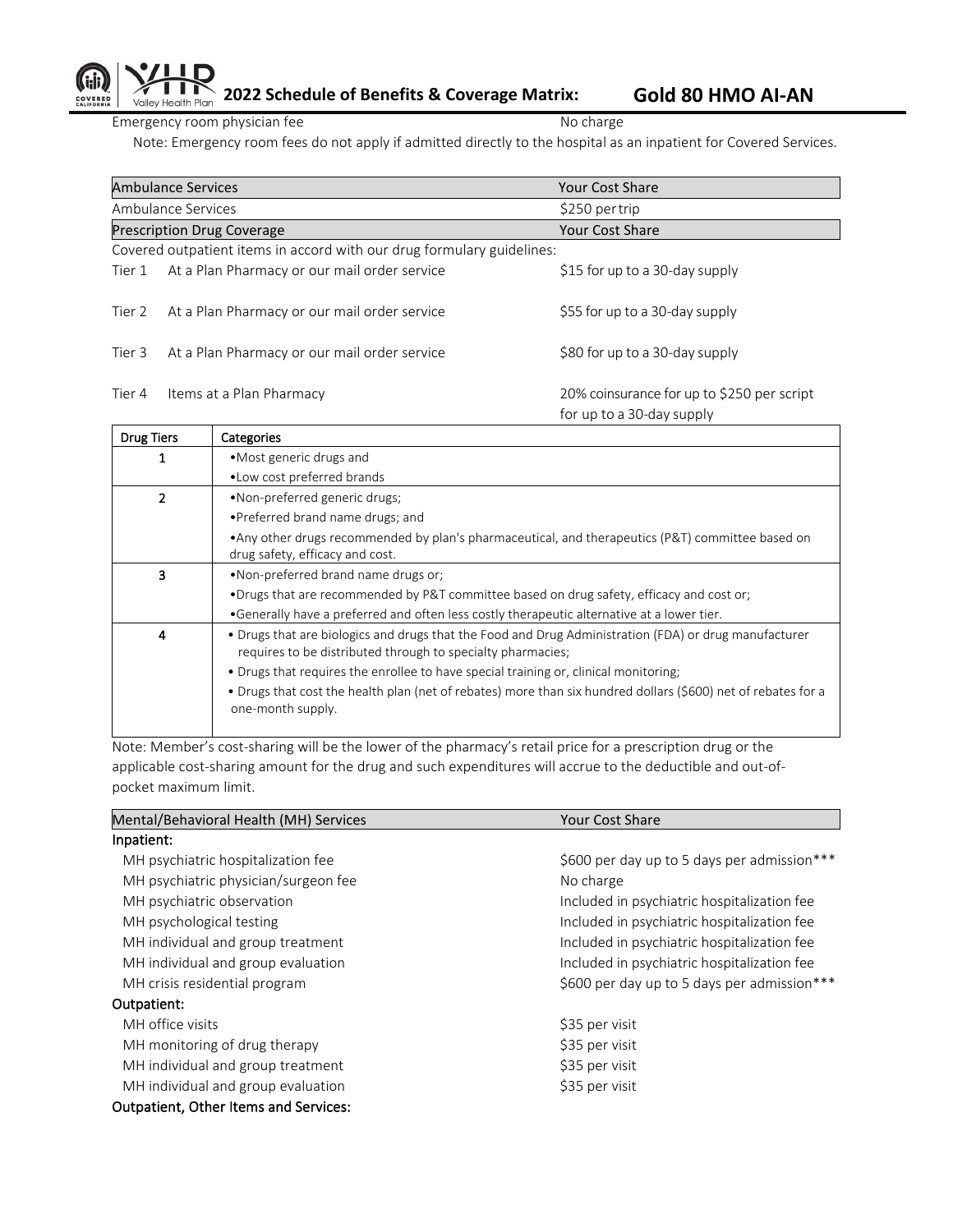

**2022 Schedule of Benefits & Coverage Matrix: Gold 80 HMO AI-AN**

| Applied behavior analysis and behavioral health treatment | \$35 per visit |
|-----------------------------------------------------------|----------------|
| MH multidisciplinary treatment in an intensive outpatient |                |
| psychiatric treatment program                             | \$35 per visit |
| Neuropsychological testing                                | \$35 per visit |
| MH partial hospitalization                                | \$35 per visit |
| MH psychological testing                                  | \$35 per visit |
|                                                           |                |

Note: Telehealth are covered benefits. Your cost-share for telehealth services shall not exceed the cost-share charged for the same services delivered in-person.

| Chemical Dependency (Substance Use Disorder) Services | <b>Your Cost Share</b>                      |
|-------------------------------------------------------|---------------------------------------------|
| Inpatient:                                            |                                             |
| Chemical dependency hospitalization fee               | \$600 per day up to 5 days per admission*** |
| Chemical dependency physician/surgeon fee             | No charge                                   |
| Inpatient detoxification                              | Included in hospitalization fee             |
| Individual and group treatment                        | Included in hospitalization fee             |
| Individual and group chemical dependency counseling   | Included in hospitalization fee             |
| Individual and group evaluation                       | Included in hospitalization fee             |
| Transitional residential recovery services            | \$600 per day up to 5 days per admission*** |
| Outpatient:                                           |                                             |
| Chemical dependency office visits                     | \$35 per visit                              |
| Chemical dependency individual and group evaluation   | \$35 per visit                              |
| Chemical dependency individual and group counseling   | \$35 per visit                              |
| Methadone Maintenance                                 | \$35 per visit                              |
| <b>Outpatient, Other Items and Services:</b>          |                                             |
| Chemical dependency intensive outpatient programs     | \$35 per visit                              |
| Chemical dependency day treatment programs            | \$35 per visit                              |
|                                                       |                                             |

Note: Telehealth are covered benefits. Your cost-share for telehealth services shall not exceed the cost-share charged for the same services delivered in-person.

| Durable Medical Equipment (DME)                                                    | <b>Your Cost Share</b>                      |
|------------------------------------------------------------------------------------|---------------------------------------------|
| DME items that are essential health benefits                                       | 20% coinsurance                             |
| <b>Home Health Services</b>                                                        | <b>Your Cost Share</b>                      |
| Home health care (up to 100 visits per calendar year)                              | \$30 per visit                              |
| Other                                                                              | <b>Your Cost Share</b>                      |
| Eyeglasses or contact lenses for Members under age 19:                             |                                             |
| Eyeglass frame from selected styles per calendar year                              | No charge                                   |
| Standard contact lenses per calendar                                               | No charge                                   |
| Regular eyeglasses lenses per calendar year                                        | No charge                                   |
| Note: Limited to one pair of glasses per year (contact lenses in lieu of glasses). |                                             |
| Skilled Nursing Facility care (up to 100 days per benefit period)                  | \$300 per day up to 5 days per admission*** |
| Hospice care                                                                       | No charge                                   |
| Dental Services                                                                    |                                             |

Dental Services

 For associated cost-sharing such as oral exam, preventive cleaning, medically necessary orthodontics, etc. please see Liberty Dentals schedule of benefits with the appropriate cost-amounts.

## Notes:

\* Other Practitioner Office Visits include visits not provided by either Primary Care or Specialty Practitioners.

\*\* Outpatient Visit includes but not limited to the following types of outpatient visits: outpatient chemotherapy, outpatient radiation, outpatient infusion therapy and outpatient dialysis and similar outpatient services.

\*\*\* Stays have no additional cost share after the first 5 days of a continuous stay.